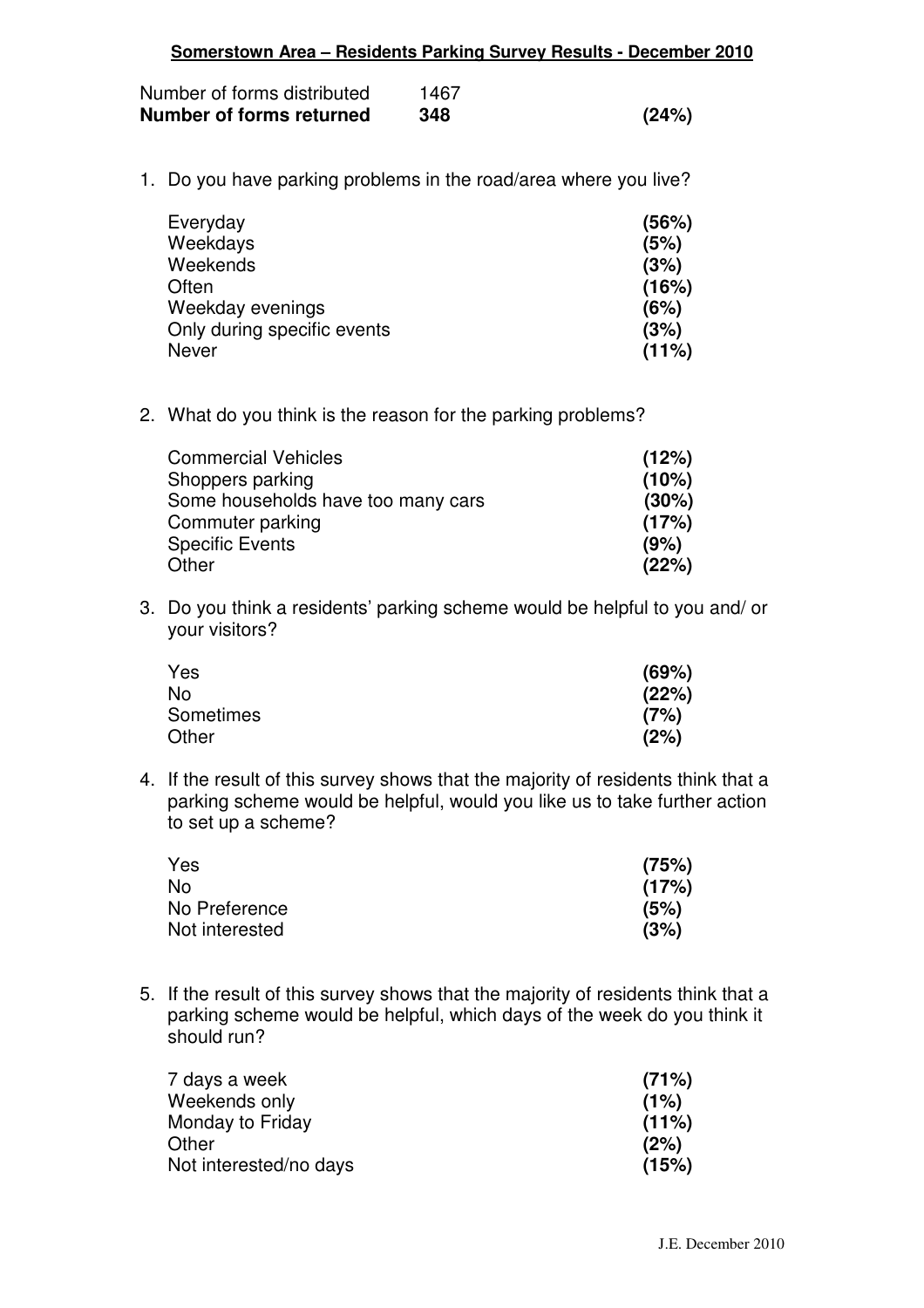6. What time of the day do you think the parking scheme should run?

| 24hours                 | (63%) |
|-------------------------|-------|
| 6pm-6am                 | (10%) |
| 6am-6pm                 | (7%)  |
| Other                   | (4%)  |
| Not interested/no times | (16%) |

7. Do you think a residents' parking scheme was introduced in your area that it should include a period of free parking for visitors, trades people and traders?

| Yes            | (68%) |
|----------------|-------|
| No             | (21%) |
| No preference  | (7%)  |
| Not interested | (4%)  |

8. How long do you think this period of free parking should be for?

| 1 hour         | (19%) |
|----------------|-------|
| 2 hours        | (33%) |
| 3 hours        | (24%) |
| Not interested | (13%) |
| Other          | (11%) |

9. Is the address we sent this survey to your home or business address?

| Home            | (98%) |
|-----------------|-------|
| <b>Business</b> | (1%)  |
| Both            | (1%)  |

10. How many vehicles registered to the area?

## **367**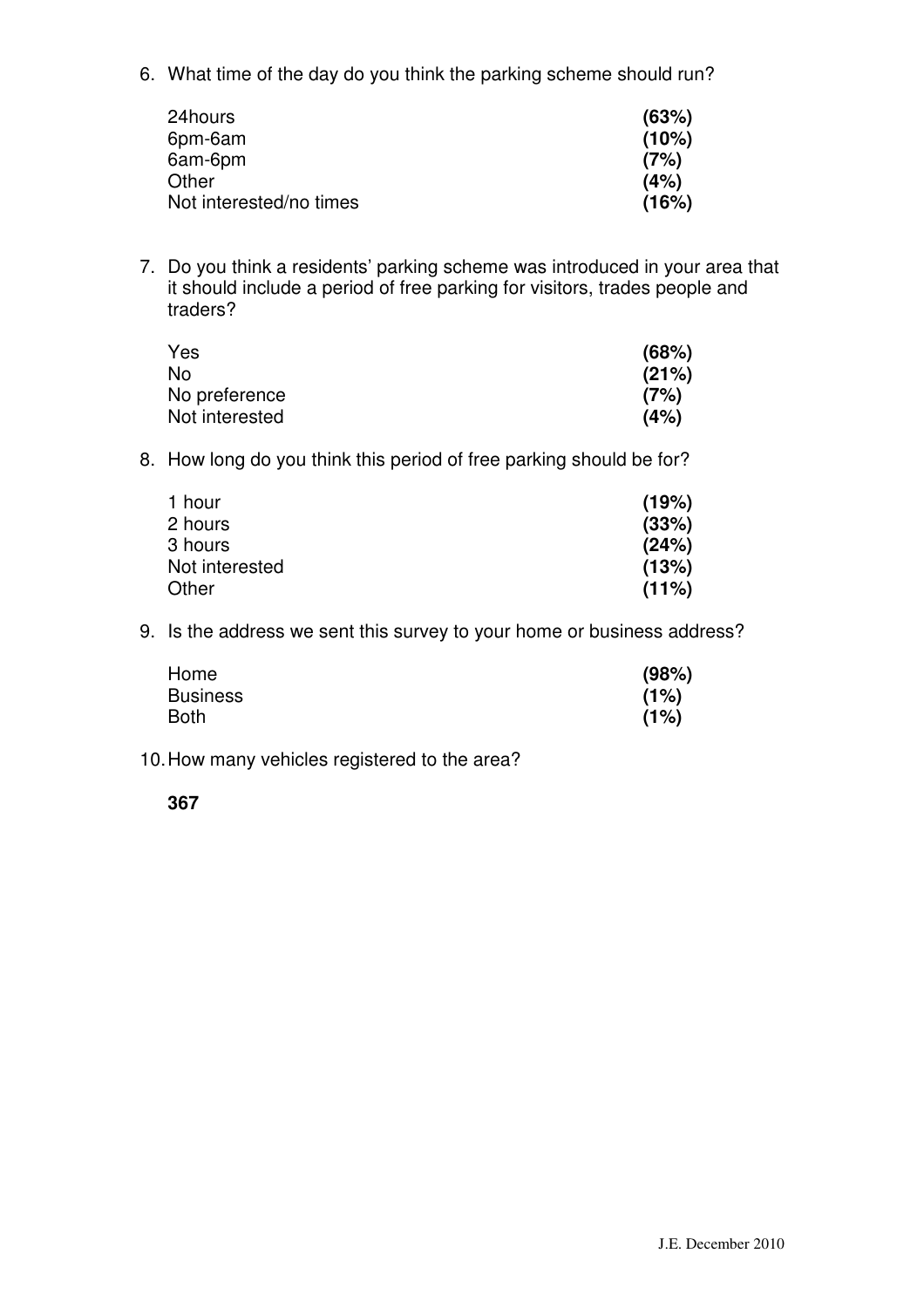## **Road Breakdown**

| <b>Roads</b>                      | For                     | <b>Against</b> | <b>Sometimes</b> | <b>Not</b><br><b>Answered</b> | No. Of<br><b>Responses</b> | No. Of<br><b>Properties</b> |
|-----------------------------------|-------------------------|----------------|------------------|-------------------------------|----------------------------|-----------------------------|
| <b>Aldwell St</b>                 |                         |                |                  |                               |                            |                             |
|                                   | $\pmb{0}$               | $\mathbf 0$    | $\pmb{0}$        | $\pmb{0}$                     | $\mathbf 0$                | $\pmb{0}$                   |
| <b>Baileys Rd</b>                 | $\overline{2}$          | $\overline{2}$ | $\mathbf 0$      | $\pmb{0}$                     | $\overline{\mathbf{4}}$    | 22                          |
| <b>Bradford Rd</b>                | $6\phantom{1}$          | $\blacksquare$ | 1                | $\boldsymbol{0}$              | 8                          | 17                          |
| <b>Cottage Grove</b>              | 47                      | 8              | $\overline{2}$   | $\mathbf{1}$                  | 58                         | 201                         |
| <b>Fraser Rd</b>                  | $\mathbf{1}$            | $\mathbf 0$    | $\boldsymbol{0}$ | $\pmb{0}$                     | 1                          | 20                          |
| <b>Grove Rd</b><br><b>North</b>   | $6\phantom{1}$          | $\blacksquare$ | $\mathbf 0$      | $\mathbf 3$                   | 10                         | 135                         |
| <b>Hudson Rd</b>                  | 5                       | $\overline{2}$ | $\boldsymbol{0}$ | $\boldsymbol{0}$              | $\overline{7}$             | 31                          |
| <b>Lower Forbury</b><br><b>St</b> | $\overline{2}$          | $\blacksquare$ | $\mathbf 0$      | $\pmb{0}$                     | $\mathbf 3$                | 11                          |
| <b>Margate Rd</b>                 | 17                      | 1              | $\overline{2}$   | $\mathbf 0$                   | 20                         | 54                          |
| <b>Montgomerie</b><br>Rd          | 13                      | $\blacksquare$ | 1                | $\boldsymbol{0}$              | 15                         | 57                          |
| <b>Pains Rd</b>                   | 11                      | $\mathbf 0$    | 1                | $\mathbf{1}$                  | 13                         | 43                          |
| <b>Playfair Rd</b>                | $\overline{\mathbf{4}}$ | $\mathbf 0$    | $\overline{2}$   | $\mathbf 0$                   | $6\phantom{a}$             | 14                          |
| <b>River St</b>                   | $\overline{7}$          | $\pmb{0}$      | 1                | $\mathbf{1}$                  | $\boldsymbol{9}$           | 31                          |
| <b>Somers Rd</b>                  | 26                      | $6\phantom{a}$ | 1                | $\mathbf{1}$                  | 34                         | 127                         |
| <b>St Andrews Rd</b>              | 36                      | 22             | $\bf 8$          | $\mathbf 2$                   | 67                         | 260                         |